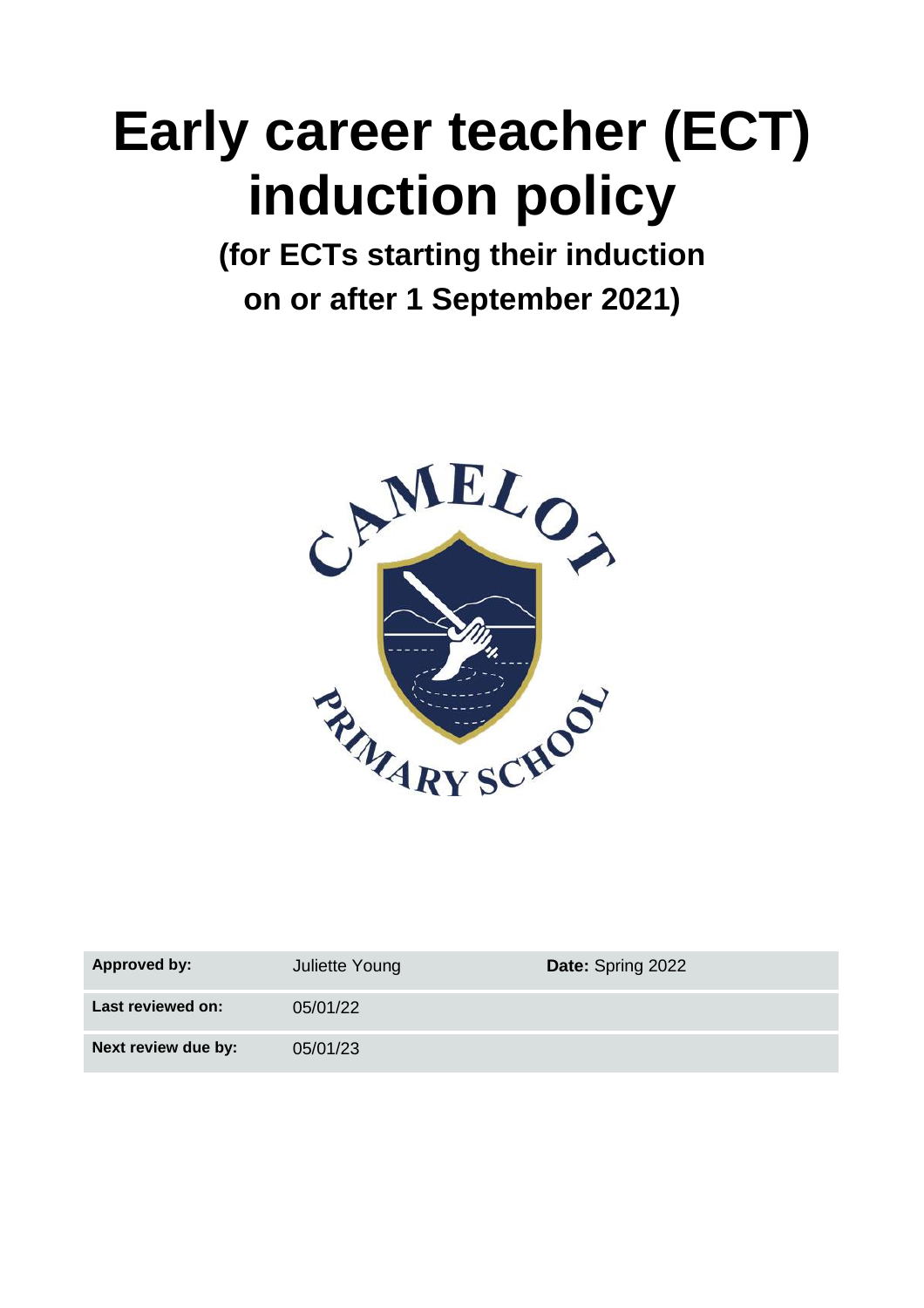# **Contents**

## <span id="page-1-0"></span>**1. Aims**

The school aims to:

- Run an ECT induction programme that meets all of the statutory requirements underpinned by the early career framework (ECF) from 1 September 2021
- Provide ECTs with a supportive environment that develops them and equips them with the tools to be effective and successful teachers
- Make sure all staff understand their role in the ECT induction programme

## <span id="page-1-1"></span>**2. Newly qualified teacher (NQT) induction transitional arrangements**

This policy applies to ECTs who start their induction **on or after 1 September 2021**.

NQTs who have started but not completed their induction **before 1 September 2021** will continue to follow prior NQT induction policy. They have until 1 September 2023 to complete their induction within 3 terms (a single academic year) as outlined in previous NQT induction guidance. Where possible, at the discretion of the headteacher and appropriate body, we will also provide them with:

- An ECF-based induction for the remainder of the NQT's 1-year induction
- An induction mentor for the remainder of the NQT's 1-year induction

If they don't complete their induction by 1 September 2023, they will be required at this point to switch to the full ECT induction for the remainder of their induction period. Time already spent in induction will count towards the 2-year ECT induction period.

# <span id="page-1-2"></span>**3. Legislation and statutory guidance**

This policy is based on:

- The Department for Education's (DfE's) statutory guidance Induction for early career teachers [\(England\)](https://www.gov.uk/government/publications/induction-for-early-career-teachers-england) from 1 September 2021
- The [Early career framework reforms](https://www.gov.uk/government/collections/early-career-framework-reforms)
- [The Education \(Induction Arrangements for School Teachers\) \(England\) Regulations 2012](http://www.legislation.gov.uk/uksi/2012/1115/contents/made)

<span id="page-1-3"></span>The 'relevant standards' referred to below are the [Teachers' Standards.](https://www.gov.uk/government/publications/teachers-standards)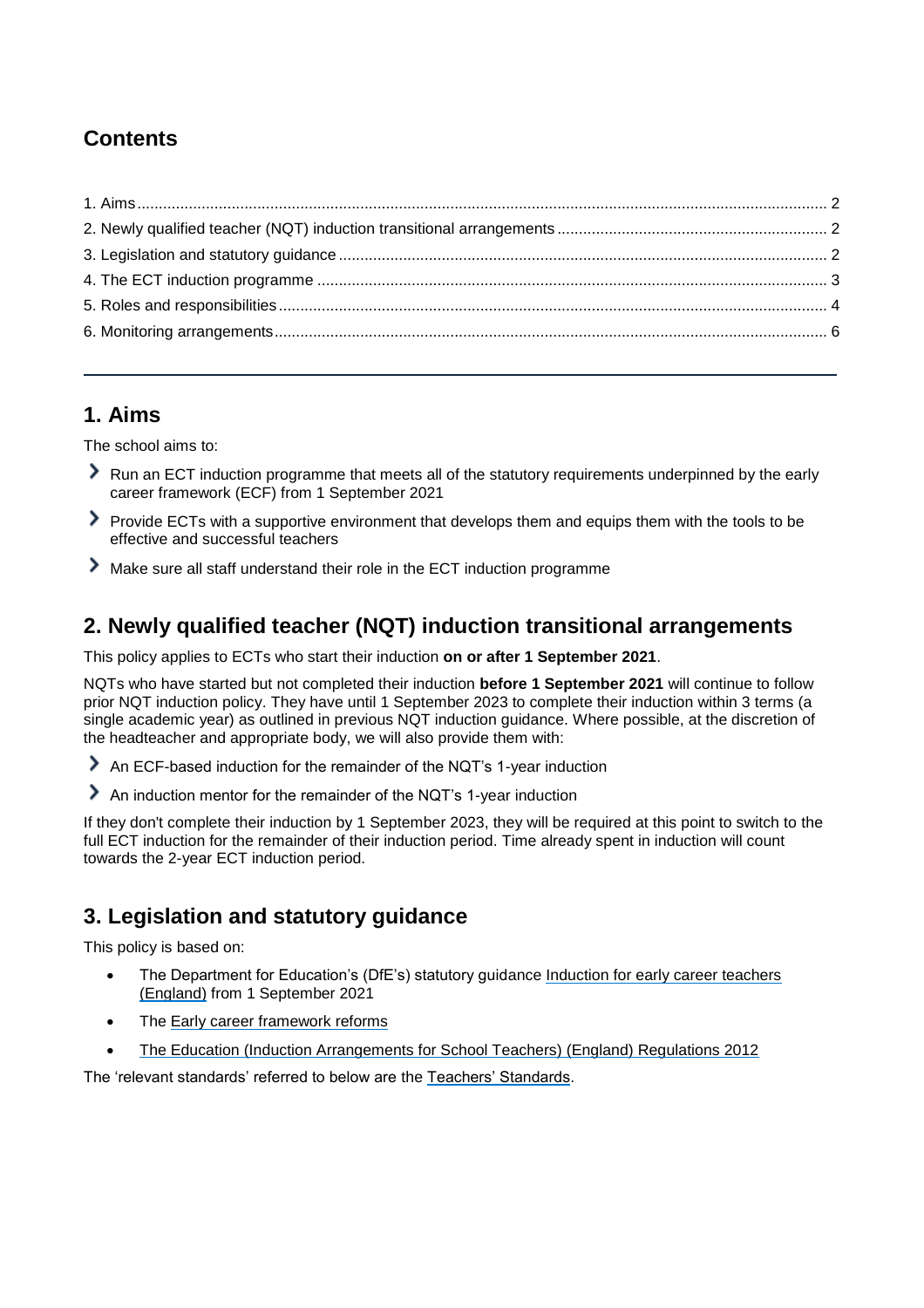## **4. The ECT induction programme**

The induction programme will be underpinned by the ECF, enabling ECTs to understand and apply the knowledge and skills set out in the ECF.

Prior to the ECT serving their induction, the headteacher and appropriate body must agree that the post is suitable.

For a full-time ECT, the induction period will typically last for 2 academic years. Part-time ECTs will serve a full-time equivalent. Up to one term of continuous employment may count towards completion of the induction period.

The programme is quality assured by Southwark, our 'appropriate body'.

#### **4.1 Posts for induction**

Each ECT will:

- Be provided with the necessary employment tasks, experience and support to enable them to demonstrate satisfactory performance against the relevant standards throughout, and by the end of, the induction period
- Have an appointed induction tutor, who will have qualified teacher status (QTS)
- > Have an appointed induction mentor, who will have QTS
- Have a reduced timetable to allow them to undertake activities in their induction programme; in their first year, this will be no more than 90% of the timetable of our existing teachers on the main pay range, and in their second year, this will be no more than 95% of the timetable of our existing teachers on the main pay range
- Regularly teach the same class or classes
- Take part in similar planning, teaching and assessment processes to other teachers working in similar posts
- Not be given additional non-teaching responsibilities without appropriate preparation and support
- Not have unreasonable demands made upon them
- Not normally teach outside the age range and/or subjects they have been employed to teach
- Not be presented with unreasonably demanding pupil discipline problems on a day-to-day basis

#### **4.2 Support for ECTs**

We support ECTs with:

- Their designated induction tutor, who will provide day-to-day monitoring and support, and co-ordinate their assessments
- Their designated induction mentor, who will provide regular structured mentoring sessions and targeted feedback
- Observations of their teaching at regular intervals, and follow-up discussions with prompt and constructive feedback
- Regular professional reviews of their progress, to take place termly (except in terms where formal assessment is held), at which their induction tutor will review objectives and revise them in relation to the relevant standards and their current needs and strengths
- Chances to observe experienced teachers, either within the school or at another school with effective practice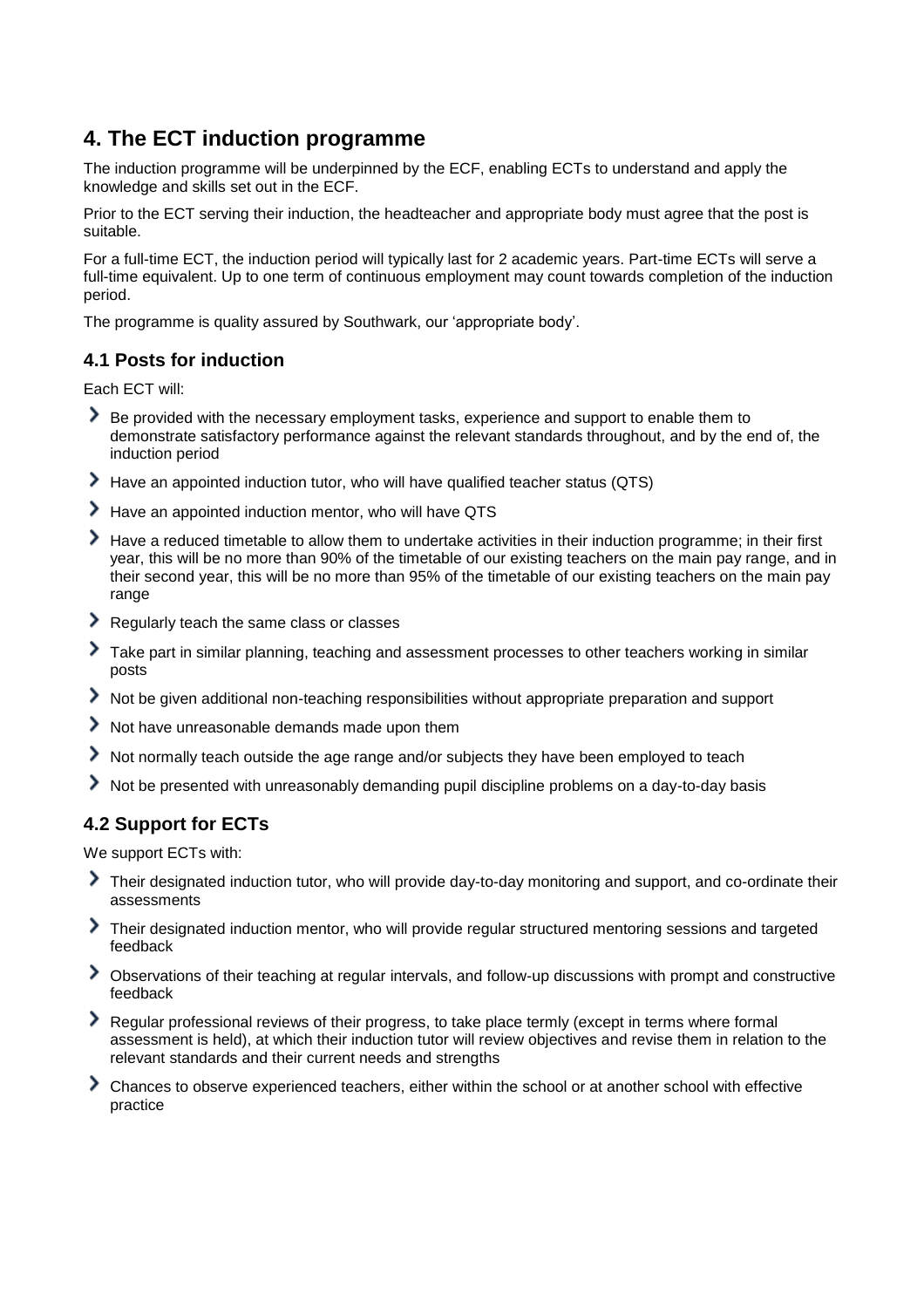#### **4.3 Assessments of ECT performance**

Formal assessment meetings will take place in the final term of the ECT's first year (term 3) and the final term of their second year (term 6), and will be carried out by the ECT's Induction Tutor.

These meetings will be informed by clear and transparent evidence gathered from progress reviews during the preceding assessment period, and drawn from the ECT's work as a teacher and from their induction programme. Copies of the evidence relied on will be provided to the ECT and the appropriate body.

After each formal assessment meeting, a formal assessment report will be completed that clearly shows how the ECT is performing against the relevant standards. The Induction Tutor will also recommend to the appropriate body in the final assessment report at the end of the programme as to whether the ECT's performance is satisfactory against the relevant standards.

The ECT will add their own comments, and the formal assessment report will be signed by the Induction Tutor and the ECT.

A copy of the formal assessment report will then be sent to the appropriate body. The final assessment report will be sent within 10 working days of the meeting, for the appropriate body to make the final decision on whether the ECT has passed their induction period.

In the event that the ECT leaves this post after completing one term or more but before the next formal assessment would take place, the induction tutor should complete an interim assessment to ensure that the ECT's progress and performance since the last assessment is captured.

#### **4.4 At-risk procedures**

If it becomes clear during a termly progress review or at the first formal assessment point that the ECT is not making sufficient progress, additional monitoring and support measures will be put in place immediately, meaning:

- Areas in which improvement is needed are identified
- Appropriate objectives are set to guide the ECT towards satisfactory performance against the relevant standards
- An effective support programme is put in place to help the ECT improve their performance

The progress review record or formal assessment report will be shared with the appropriate body, alongside the support plan, for it to review.

If there are concerns about the ECT's progress during their subsequent progress reviews or formal assessment, as long as it is not the final formal assessment, the Induction Tutor will discuss this with the ECT, updating objectives as necessary and revising the support plan for the next assessment period.

## <span id="page-3-0"></span>**5. Roles and responsibilities**

#### **5.1 Role of the ECT**

The ECT will:

- Provide evidence that they have QTS and are eligible to start induction
- Meet with their Induction Mentor at the start of the programme to discuss and agree priorities, and keep these under review
- Agree with their Induction Mentor how best to use their reduced timetable allowance and guarantee engagement with their ECF-based induction
- Provide evidence of their progress against the relevant standards
- Participate fully in the monitoring and development programme
- Participate in scheduled classroom observations, progress reviews and formal assessment meetings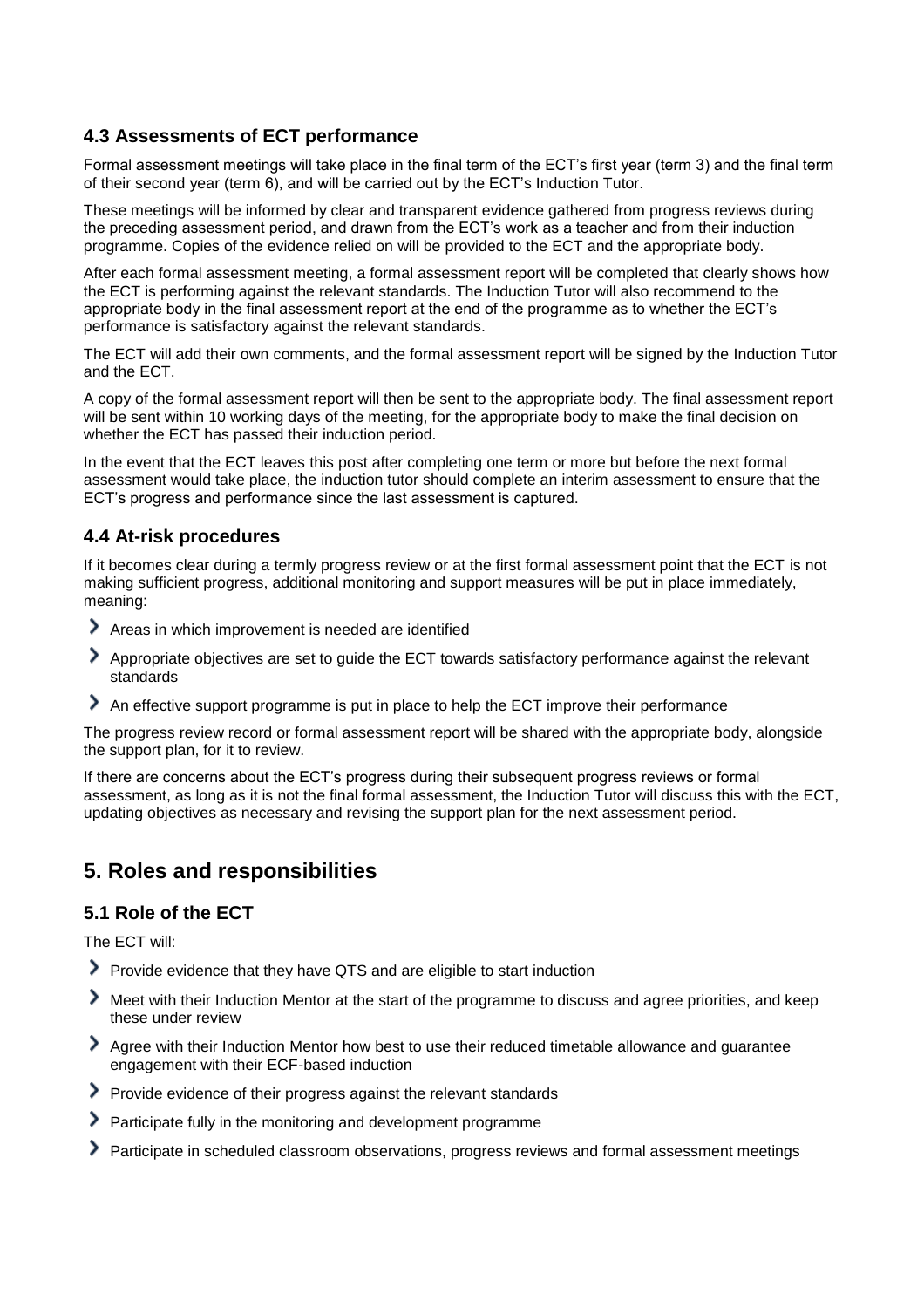- Agree with their induction tutor the start and end dates of the induction period, and the dates of any absences from work during the period
- Keep copies of all assessment reports

#### **When the ECT has any concerns**, they will:

- Raise these with their induction tutor as soon as they can
- Consult with their contact at the appropriate body at an early stage if there are difficulties in resolving issues with their induction tutor or within the school

#### **5.2 Role of the headteacher**

The headteacher will:

- Check that the ECT has been awarded QTS and whether they need to serve an induction period
- Agree, in advance of the ECT starting, who will act as the appropriate body
- Notify the appropriate body when an ECT is taking up a post and undertaking induction
- Make sure the ECT's post is suitable according to statutory guidance (see section 4.1 above)
- Make sure the induction tutor is appropriately trained and has sufficient time to carry out their role effectively
- Make sure the induction mentor is appropriately trained and has sufficient time to carry out their role effectively
- Make sure an appropriate ECF-based induction programme is in place
- Make sure the ECT's progress is reviewed regularly, including through observations and feedback of their teaching
- Make sure that formal assessments are carried out and reports completed and sent to the appropriate body
- Maintain and keep accurate records of employment that will count towards the induction period
- Make sure that all monitoring and record keeping is done in the least burdensome and most streamlined way
- Make the governing board aware of the support arrangements in place for the ECT
- Make a recommendation to the appropriate body on whether the ECT's performance against the relevant standards is satisfactory
- Participate in the appropriate body's quality assurance procedures of the induction programmes
- Keep all relevant documentation, evidence and forms on file for 6 years

#### **5.3 Role of the induction tutor**

The induction tutor will:

- Provide guidance and effective support to the ECT(with the appropriate body where necessary)
- Carry out regular progress reviews throughout the induction period
- Undertake 2 formal assessment meetings during the induction period, coordinating input from other colleagues as appropriate
- Carry out progress reviews in terms where a formal assessment doesn't occur
- Inform the ECT following progress reviews of their progress against the relevant standards, and share records with the ECT, headteacher and relevant body